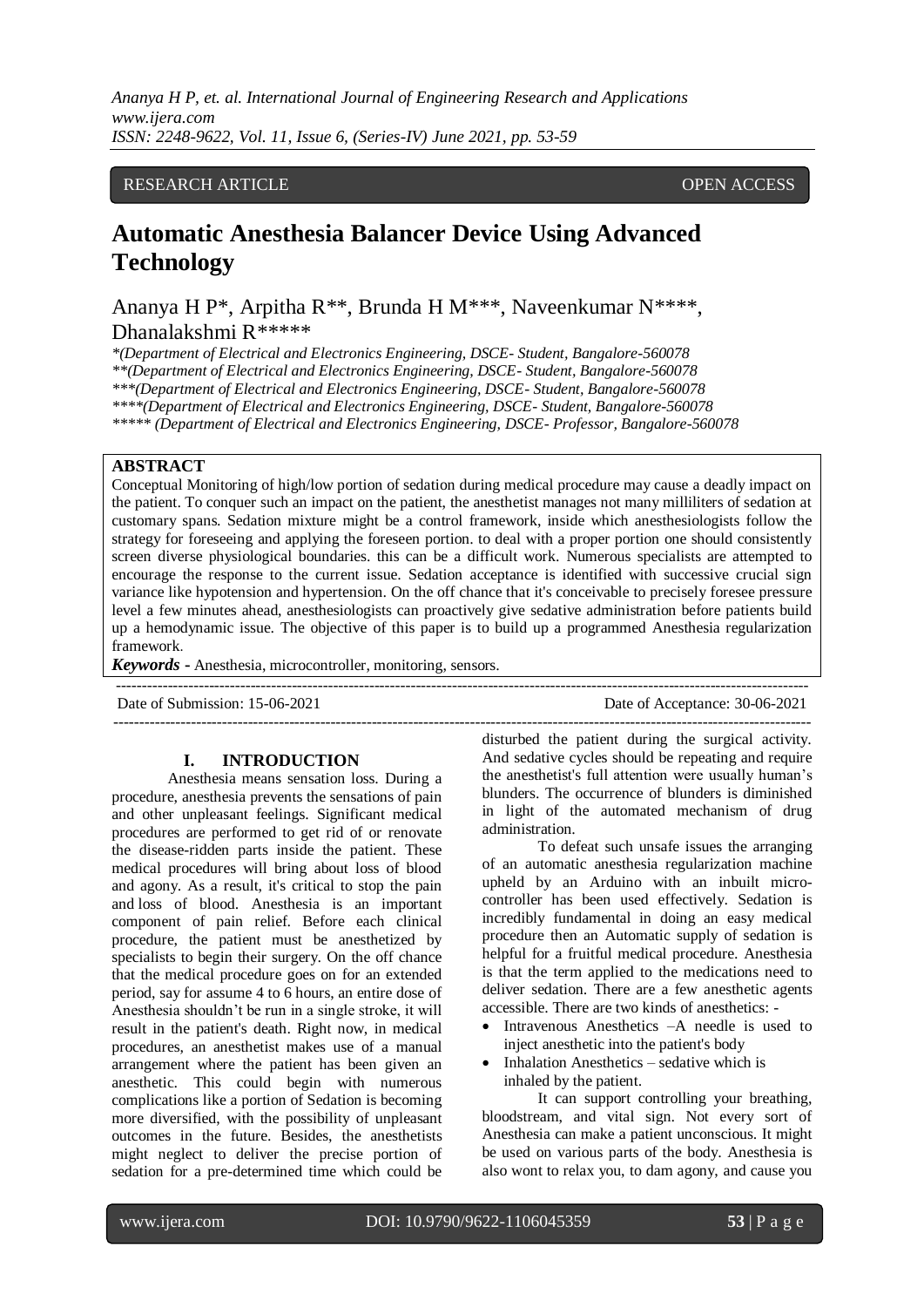excessively sluggish or forgetful. Anesthesia comes in a variety of forms. Anesthesia is primarily divided into three categories. They are as follows:

- General anesthesia.
- Regional anesthesia.
- Local anesthesia.

Different sorts of research works are done and as yet happening related with the Automated Anesthesia Regularization System. Some are listed below:

Automated Drug Delivery in Anesthesia by Martine  $M^1$ . Neckebroek<sup>2</sup>, Tom De Smet<sup>3</sup>, Michel M. R. F. Struys<sup>4</sup>: Automated drug administration by the closed-loop system has been proposed to upgrade drug administration during anesthesia. This depicts the new improvement in automated drug conveyance frameworks material during sedation, anesthesia, and postoperative relief from discomfort. [1]

Low-Cost Anesthesia Injector supported Arm Processor by N. Manikandan<sup>1</sup>, S. Muruganand<sup>2</sup>, K. Vasudevan<sup>3</sup>: The Arm processor reads the signal from the heartbeat sensor and temperature sensor, and its relating change in heartbeat and temperature of the patient the anesthesia is to incline. By utilizing different electrical circuits, the bio-medical parameters will be found. The circuits' yield is increased by using an amplifier and feeding it through an A/D converter. [2]

Using a Heart Beat Sensor to regularize anesthesia during surgery by Sushma Chowdary Polavarapu<sup>1</sup>, Kranthi Madala<sup>2</sup>, Sri Hari Nallamala<sup>3</sup> and Anesthesia Regulation using Different Sensors by Prof. S.M.Turkane<sup>1</sup>, Waditake Dipali B<sup>2</sup>, Gite Punam  $E^3$ , Shinde Akshay  $N^4$ , and Automatic Anesthesia Regularization System (AARS) with patient observing modules by S. Krishnakumar<sup>1</sup>, J. Bethanney Janney<sup>2</sup>, W. Antony Josephine Snowfy<sup>3</sup>, S. Joshin Sharon<sup>4</sup>, S. Vinodh Kumar<sup>5</sup> and Microcontroller-based Anesthesia Injector by Sudha Manogna<sup>1</sup>, Valluru Mallishwari<sup>2</sup>, Venkat Reddy T<sup>3</sup>, Vijaykumar M<sup>4</sup>, K Durga Prasad<sup>5</sup>: All of those ventures points to style a proficient microcontrollerbased naturally worked anesthesia machine. The sedation level is constrained by many assignment remarks and a microprocessor framework in the suggested Programmed Anesthesia Regularization System, which is supported by the patient's state. To administer anesthetic to the patient, a mechanical syringe infusion pump is used. The anesthetist can control the dose of anesthetic down to milliliters per hour by changing the setting in the keypad. The micro-controller receives the analog input from the keypad, which is used to calculate the optimal amount of anesthetic to feed into the DC motor that controls the infusion pump. [3-6]

Low-Cost Anesthesia Injector supported ATMEGA 32" by D. Sathishmuthu Kumar<sup>1</sup>, B. Annadurai<sup>2</sup>, J. Abdul Aziz Khan<sup>3</sup> and Microcontroller based Anesthesia Injector by Smt. Leela Salim<sup>1</sup>, Abey Thomas<sup>2</sup>, Akshay  $M^3$ , Athul K Alias<sup>4</sup>, MuhammedIrshad E  $K^5$ : In this system, a micro-controller and mechanical syringe infusion pump are provided. The anesthesiologist can choose the dose of anesthesia as far as milliliters each hour to direct sedation to the patient with the help of different sensor results. In the wake of getting the output from the sensors, the micro-controller controls the sign to the necessary level then sent into the dc motor to turn the infusion pump on. The anesthesia is run to the patient in step with the dc motor rotation. [7,8]

Anesthesia system with multi-sensor using Arduino by Gokilavani  $R^1$ , Gokulapriya M<sup>2</sup>, Jasmine Christy  $A.R^3$ , Jeeva  $R^4$  and Study of Automatic Anesthesia Controller by Ishwari Ingale<sup>1</sup>, Akanksha Pusatkar<sup>2</sup>, Snehal Yeola<sup>3</sup>: Automatic Regularization of anesthesia system regulates medicine infusion based on the health of the patient. Temperature, heartbeat, and SPO<sub>2</sub> sensors monitor temperature, heartbeat, and oxygen level separately and provide a signal conditioning circuit with corresponding analog values. [9,10]

Deep Learning-based pressure prediction after anesthesia induction: A Feasibility Study by Young Seob Jeong<sup>1</sup>, Ah Reum Kang<sup>2</sup>, Woohyun  $Jung<sup>3</sup>$ , So Jeong Lee<sup>4</sup>, Seunghyeon Lee<sup>5</sup>, Misoon Lee<sup> $\overline{6}$ </sup>, Yang Hoon Chung<sup>7</sup>, Bon Sung Koo<sup>8</sup>, and Sang Hyun  $Kim<sup>9</sup>$ : The goal of this examination is to foster an ongoing version for anticipating a three-min-in advance stress level from the beginning of anesthesia induction to the section. During this investigation, they arranged and pre-handled the fundamental signs, style a repetitive neural system for the constant expectation of blood pressure in the future. [11]

## **II. PROPOSED SYSTEM**

Embedded systems are now used in a variety of applications in the medical field to control various biomedical parameters. Arduino-based automatic anesthesia is a machine in this design, and it is controlled by various biomedical factors such as temperature, heartbeat, blood oxygen content, and so on. The anesthesiologist can control the amount of anesthetic given to the patient down to milliliters per twenty minutes. The Arduino microcontroller provides the framework for regulating anesthesia to the desired level. The stepper motor's rotation direction is then determined by analyzing several bio-medical characteristics obtained from the sensors.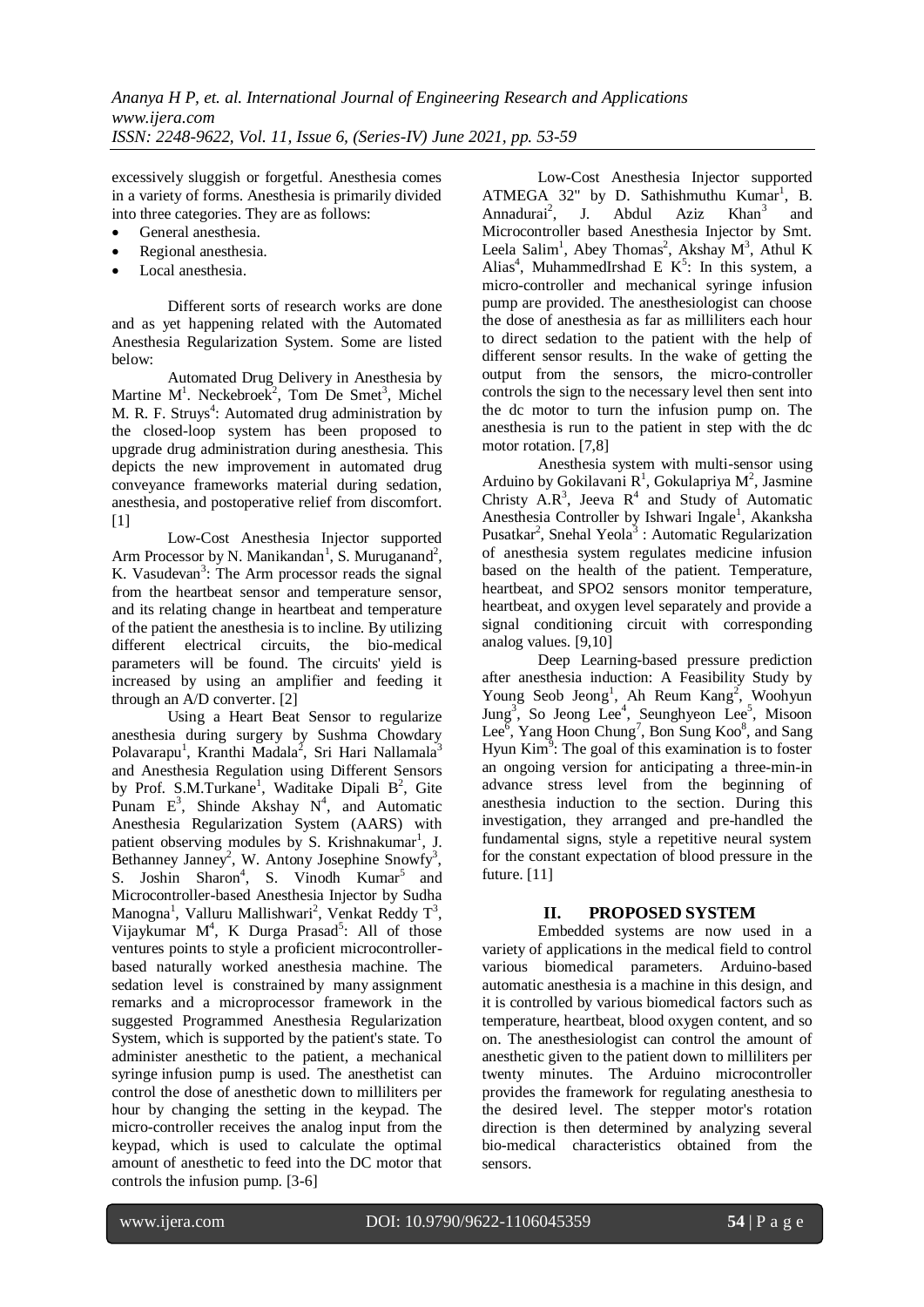The stepper motor converts rotational motion into translatory motion when the patient's condition is normal, and the anesthetic in the syringe is administered into the patient's body. If the amount of anesthesia is reduced below the predetermined value, the alert sounds to remind the anesthetist that he or she needs to refill the anesthetic in the needle before continuing with the interaction. Estimation of biomedical parameters is a crucial procedure. These variables determine the patient's natural condition. It has a major impact on the anesthetic dose that must be supplied to the patient. The movement of the stepper motor is solely determined by these parameters. If these bio-medical parameters are outside of the normal range, it is regarded abnormal, and a buzzer will sound to alert the doctor, and the process will only resume once everything has returned to normal.

Considering all the vital parameters during an operation the ranges are tabulated below:

**Table I.** Bio-medical Parameters Range.

| <b>Parameters</b>            | <b>Range</b>                     |
|------------------------------|----------------------------------|
| Blood oxygen<br>level (SpO2) | $95\% - 100\%$                   |
| Heart<br>rate<br>(BPM)       | $40 - 140$                       |
| Temperature                  | $32^{\circ}$ C - 37 $^{\circ}$ C |

All of the patient's bio-medical characteristics, such as oxygen content in the blood (SPO2), heart rate (BPM), and temperature (°C), will be presented on the TFT LCD with normal or abnormal status. If the display is normal, the microcontroller will send a signal to the motor driver, causing the stepper motor to rotate in predetermined steps, causing the syringe infusion pump to advance. When the liquid in the syringe runs out, the stepper motor reverses direction to return the syringe carrier to its original position, and a message stating "refill anesthesia liquid" is shown on the TFT LCD to alert the person in charge to refill the syringe with anesthetic medicine. The sensors will detect all of these bio-medical factors once for every 30 seconds.



#### 2.1 ARDUINO MEGA 2560

Arduino Mega is a microcontroller that works on ATMega 2560 microcontroller. As shown in fig. 3, it has 54 digital input/output pins, in these 16 pins are used for analog inputs and 15 pins are used as PWM outputs in which 4 pins act as UARTs, and it has a 16MHz crystal oscillator and is also equipped with a power jack, ICSP header, USB connector, and a RESET button. This board predominantly incorporates all the items which are fundamental for maintaining a microcontroller. By using a battery, an AC-DC adapter or a USB link from the PC, the power supply to the board can be associated. The SDA and SCL pins of Arduino mega allow I2C interface between Arduino mega and the sensors connected to it these pins located near the AREF pins. We can easily program the Arduino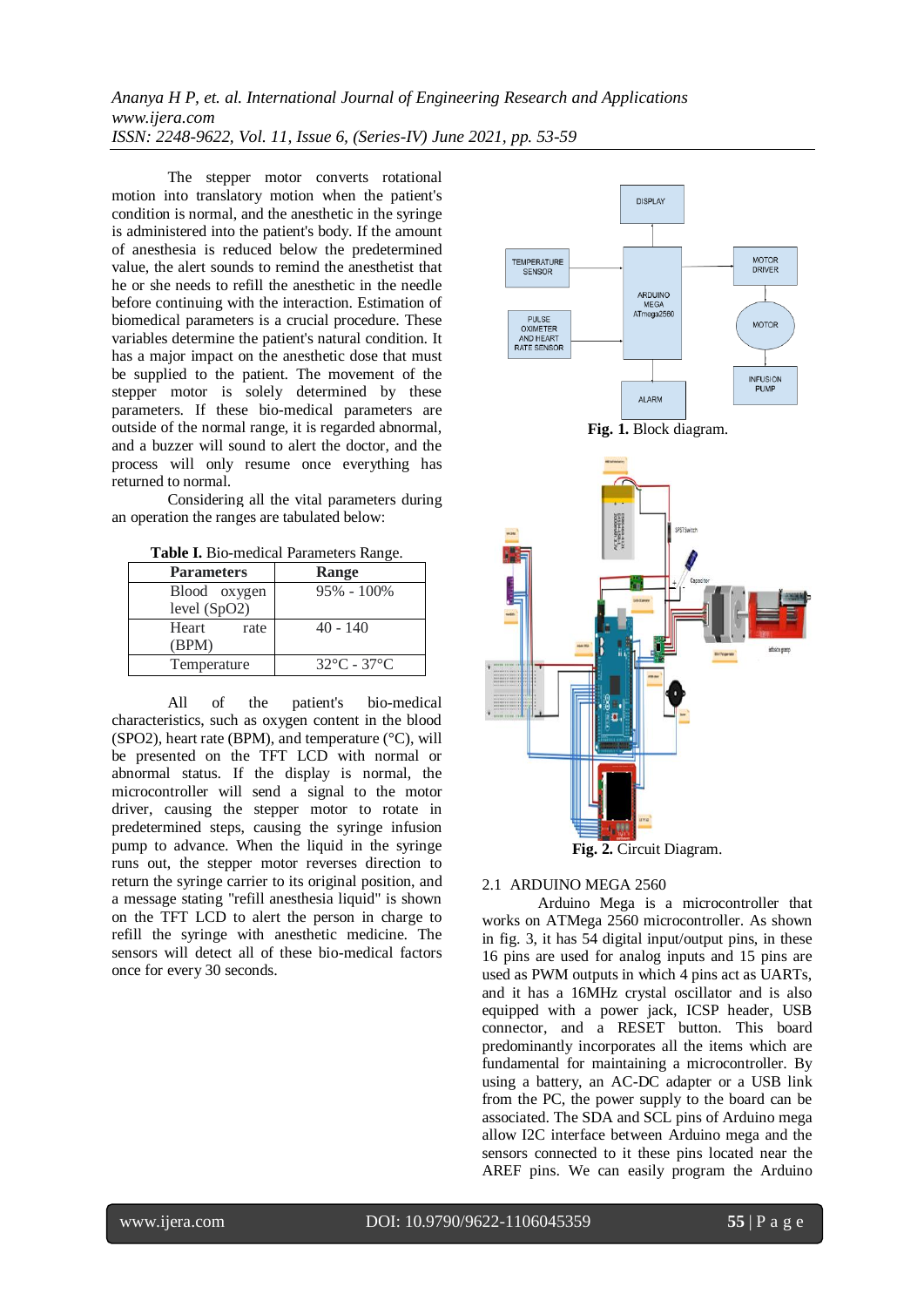with the help of Arduino IDE. The Arduino IDE is a free software program that lets users write and upload code in a centralized environment. This acts as a main controlling part of the proposed method. It will receive the data from sensor and compare it with predefined values and give the output to the motor driver.



Fig. 3. Arduino-Mega 2560-Board.

#### 2.2 MAX30205 HUMAN BODY TEMPERATURE **SENSOR**

The MAX30205 temperature sensor monitors temperature precisely and generates an overtemperature caution/interrupt/closure output. It is shown in fig. 4. Using a high-resolution sigmadelta analog to digital converter, this device converts temperature estimates to a computerized structure (ADC). The sensor is suited for wearable wellness and clinical applications since it offers a 2.7V to 3.3V deliver voltage range, a low 600µA supply current, and a lockup-ensured I2C-compatible interface. This device comes in an 8-pin TDFN package and operates in the temperature range of 0 to 50 degrees Celsius.



Fig. 4. MAX30205 Human Body Temperature Sensor.

#### 2.3 MAX30102 PULSE OXIMETER AND HEART-RATE SENSOR

The MAX30102 is pulse oximetry and heartbeat monitor module that works together. It has internal LEDs, photodetectors, optical components, and low-noise devices, as well as a mild dismissing system as shown in the fig. 5. The MAX30102 is a full framework solution for easing the plan-tomeasure process for flexible and wearable devices. The MAX30102 is powered by a single 1.8V supply and a separate 3.3V supply for the interior LEDs. A widely used standard I2C-compatible interface is used for communication. The module can be turned off by configuring it with zero reserve current, allowing the power rails to be consistently controlled.



Fig. 5. MAX30102 Pulse Oximeter and Heart Rate Monitor Sensor.

2.4 STEPPER MOTOR AND DRIVER - A4988 The A4988 Stepper Motor Driver as shown in fig.6 is a complete micro exploring motor driver with an integrated converter that is easy to use. It operates between 8 and 35 volts and may deliver up to 1 amp per stage without the use of a heat sink or a limited wind stream. Motor driver is used to isolate the motor and micro-controller because of the power levels which they both operate.



Fig. 6. A4988 Stepper Motor Driver.

Stepper motor as shown in fig.7 is a brushless DC motor with many pivot points. This is particularly useful because it is frequently seen with no input sensor, addressing an open-circle controller. The AAI framework's stepper motor is a NEMA 17 stepper motor. The NEMA 17 is a 1.8° step-angle hybrid stepping motor with 200 stages/revulsion. Taking into account a holding force of 3.2 kg-cm, each stage draws 1.2 A at 4 V.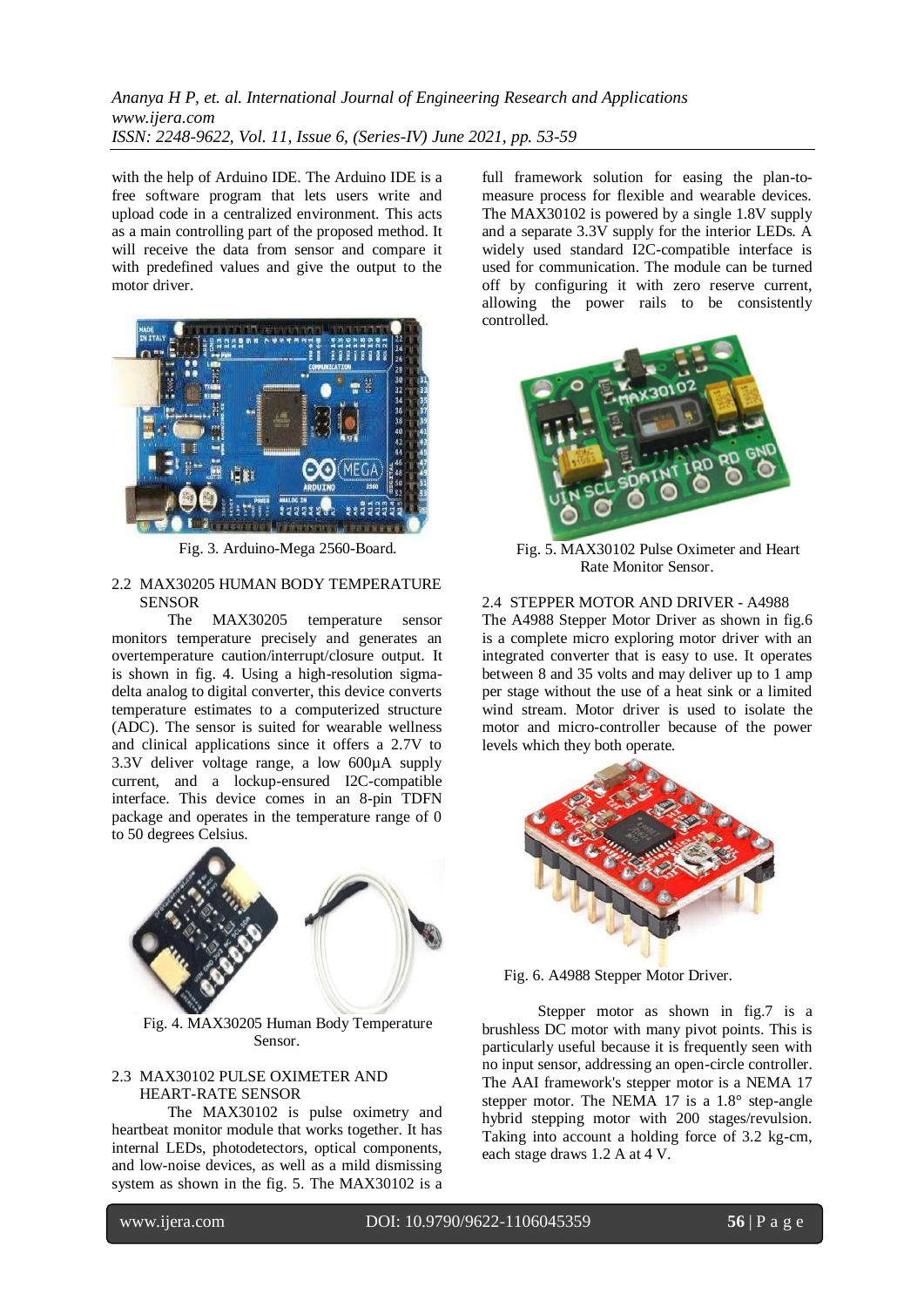

Fig. 7. NEMA 17 Stepper Motor.

### 2.5 SYRINGE INFUSION PUMP

By unambiguously moving the plunger of a needle towards its barrel, the syringe infusion pump ensures a consistent flow of fluids as shown in fig. 8. In basic clinical consideration, it provides a precise and consistent stream rate for clearly conveying anesthetic medication. Plastic and glass needles ranging in size from 1ml to 20ml can be handled by this infusion pump. Because it accepts different needle sizes as well, a significantly lower stream rate can be obtained by using a smaller syringe.



Fig. 8. Syringe Infusion Pump.

## **III. PROGRAM FLOW**

The fig.9 shows and describes the work flow i.e., how a inputs is taken and processed to the final output based on varied parameters. It gives us clear idea about how the internal configuration would work.



**IV. RESULTS**



Fig. 10. Connections of The Proposed Model.



Fig. 11. Final Housing of The Model.

The final housing and connections of the model are shown in above figures. Any values fall in a given range as shown before in Table 1 is considered as Normal conditions and all other values

www.ijera.com DOI: 10.9790/9622-1106045359 **57** | P a g e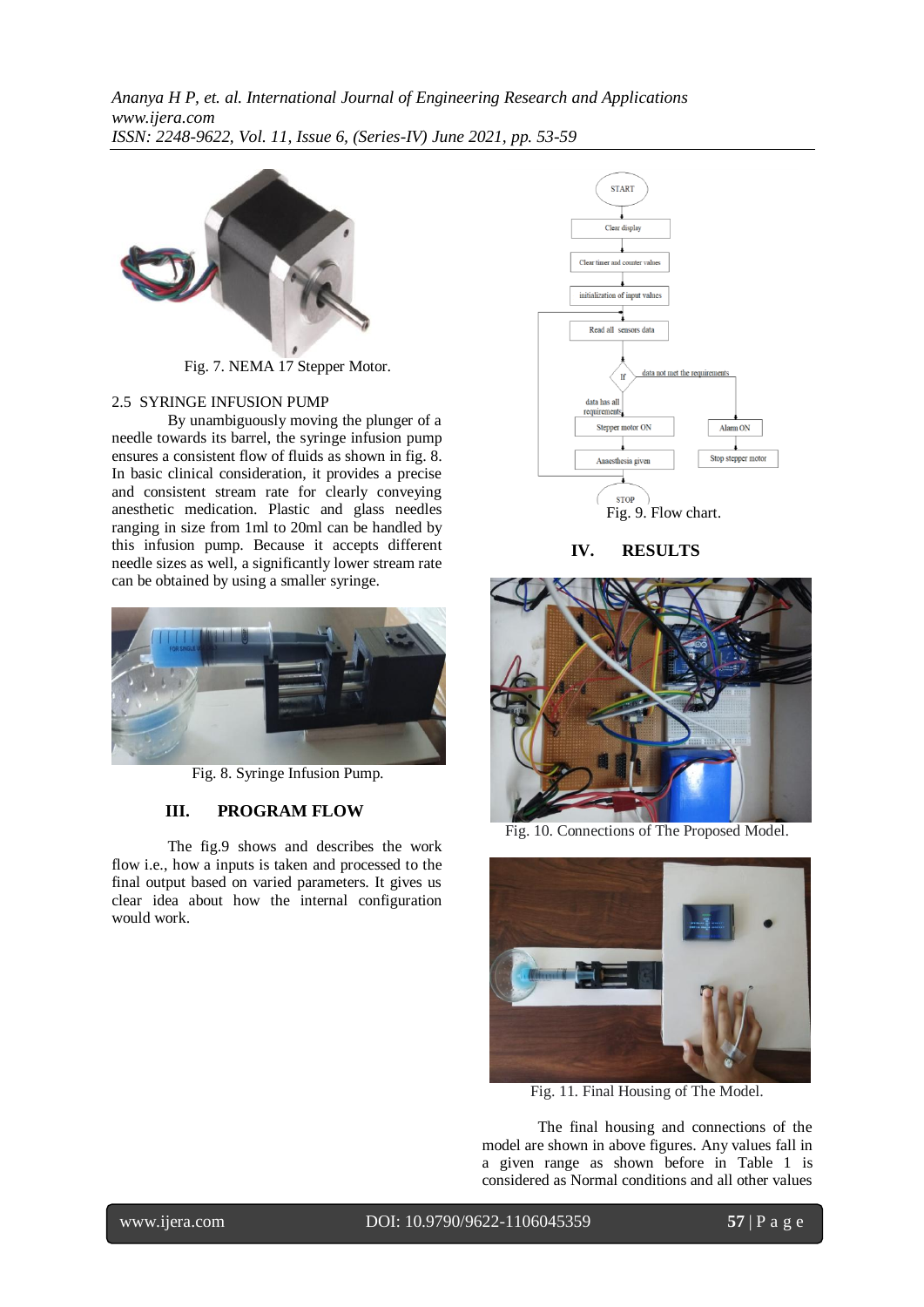are considered as Abnormal condition in our project. Based on these values, predefined amount of anesthesia will be administered to the patient. If there is any abnormal condition a buzzer will be triggered to alert the doctor, and the process will only resume once everything has returned to normal. The below two figures depict the normal and abnormal conditions of the patient.



Fig. 12. Under Normal Conditions.



Fig. 13. Under Abnormal Conditions.

#### **V. CONCLUSION**

Robotization in each sphere of biomedical instrumentation has been created by Current Innovations. Observing modules utilizing various sensors within the Automatic Anesthesia Regularization System controls drug infusion relying on the patient's body state. At regular intervals, every one of the parameters was detected by the sensors to test the patient's condition, which was checked and insinuated within the TFT LCD whether "NORMAL" or on the other hand "ABNORMAL". This method is pre-programmed and quite helpful to the doctors who are treating the patients. This procedure is extremely beneficial to anesthesiologists who are responsible for monitoring the patient's true parameters and administering anesthesia. There is a saying as "Prevention is better than cure but protection is intelligent than prevention and cure". For upcoming execution, this module can be linked to the anesthetic ventilator. For substantial operations, they can also interact with EEG

parameters. An anesthesia machine is a productive securing framework that is valuable for the surgical site. Which is utilized for Significant operation of the patient furthermore, it is very solace for the specialist who offered treatment to the patient, as it is a very chap machine utilized in commercial operation and also it is completely automated.

#### **REFERENCES**

### **Journal Papers:**

- [1] "Automated Drug Delivery in Anesthesia" by Martine M. Neckebroek, Tom De Smet, Michel M. R. F. Struys, Curr Anesthesiol Rep (2013) 3:18–26.
- [2] "Low-Cost Anesthesia Injector Based on Arm Processor" by N. Manikandan<sup>1</sup>, S. Muruganand<sup>2</sup>, K. Vasudevan<sup>3</sup>. International Journal of Advanced Research in Computer and Communication Engineering Vol-2, Issue-7, July 2013.
- [3] "Anaesthesia Regularization during Surgeries by using Heart Beat Sensor" by Sushma Chowdary Polavarapu, Kranthi Madala, Sri Hari Nallamala. International Journal of Engineering Technology Science and Research (IJETSR) ISSN 2394-3386 Vol-4, Issue-3, March 2017.
- [4] "Anesthesia Regulation using Different Sensors" by Prof. S.M. Turkane<sup>1</sup>, Waditake Dipali  $B^2$ , Gite Punam  $E^3$ , Shinde Akshay  $N^4$ IJARIIE-ISSN(O)-2395-4396 Vol-3, Issue-2
- 2017.<br>"Automatic [5] "Automatic Anesthesia Regularization system (AARS) with patient monitoring modules" by S. Krishnakumar $1^*$ , J. Bethanney Janney<sup>1</sup>, W. Antony Josephine Snowfy<sup>1</sup>, S. Joshin Sharon<sup>1</sup>, S. , S. Vinodh Kumar<sup>1</sup>. International Journal of Engineering Technology, 7(2.25) (2018) 48-52.
- [6] "Microcontroller based Anesthesia Injector" by Sudha Manogna, Valluru Mallishwari, Venkat Reddy T, Vijaykumar M, K Durga Prasad. International Journal of Scientific Research and Review. ISSN No.:2279-543X UGC Journal No.:64650 Vol-7, Issue-3, March 2019.
- [7] "Low-Cost Anesthesia Injector based on ATMEGA 32" by  ${}^{1}D$ . Sathishmuthu Kumar,  ${}^{2}$ B. Annadurai,  ${}^{3}$ J. Abdul Aziz Khan. International Research Journal in Advanced Engineering and Technology (IRJAET) e-ISSN:2454-4752 p–ISSN:2454-4744 Vol-4, Issue-3 (2018) Pages 3601-3605.
- [8] "Microcontroller based Anesthesia Injector" by Smt.Leela Salim<sup>1</sup>, Abey Thomas<sup>2</sup>, Akshay  $\mathbf{M}^3$ , Athul K Alias<sup>4</sup>, MuhammedIrshad E  $\mathbf{K}^5$ . International Research Journal of Engineering